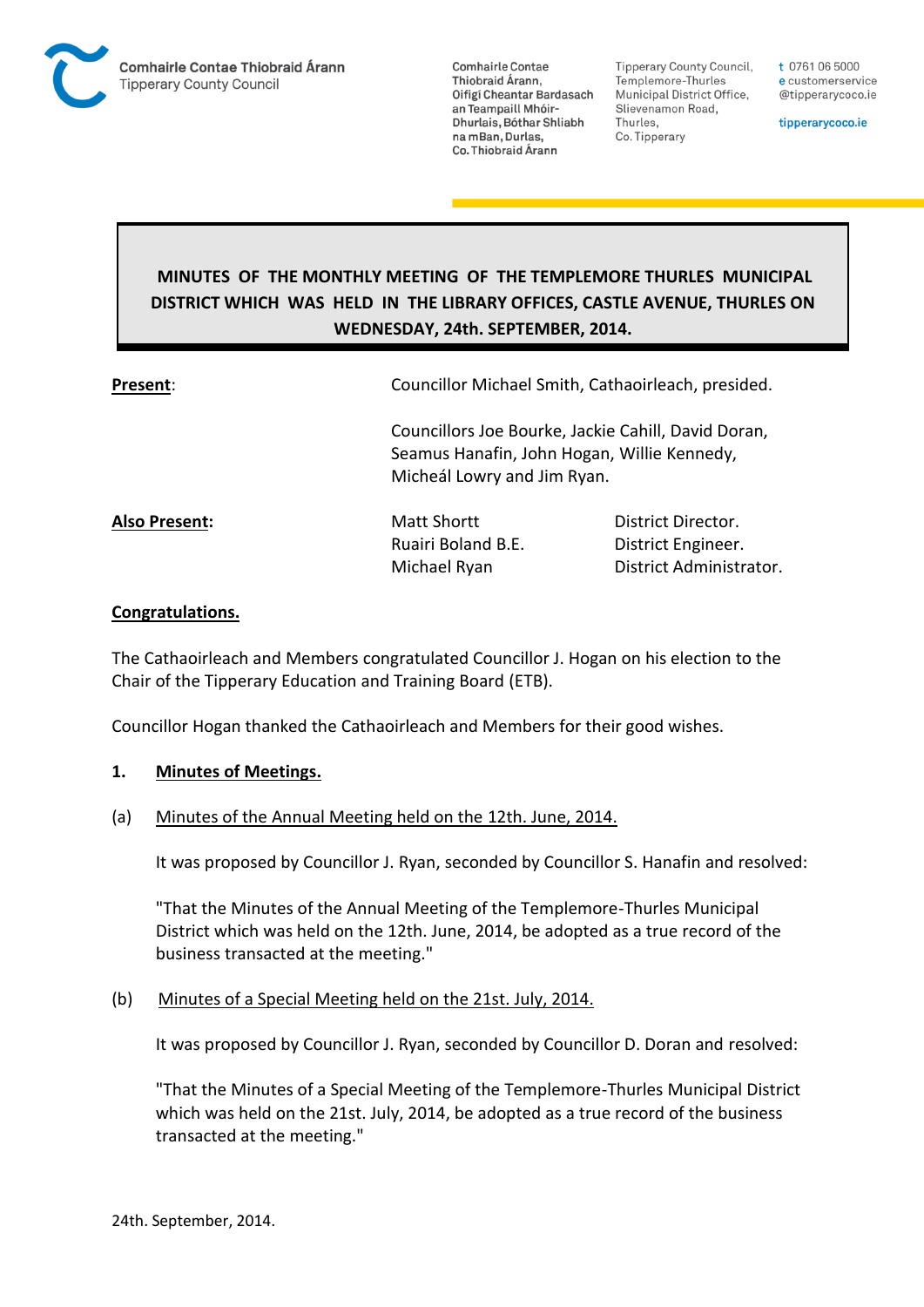

Tipperary County Council. Templemore-Thurles Municipal District Office, Slievenamon Road, Thurles, Co. Tipperary

t 0761 06 5000 e customerservice @tipperarycoco.ie

tipperarycoco.ie

## 2 **To Consider setting up a Standing Orders Committee.**

The Municipal Director advised that:

- A draft protocol on the hosting of Civic Receptions was considered by the CPG on Monday last when a number of amendments were suggested.
- The final draft protocol will be brought to the next CPG meeting and subsequently to the full County Council meeting for adoption.
- It is envisaged that the County Council will deal with Civic Receptions for achievements at county or national level while the Municipal District will deal with achievements at local level.

Members raised the following items during the discussion:

- The continuation of the grants scheme for local clubs and organisations which has been in operation in Thurles for a number of years.
- Correspondence received from Templemore Twinning Committee requesting the use of the Town Hall for meetings and the display of memorabilia.
- Requests by other groups such as the Historical Society for use of the Town Hall.
- Honouring the commitment given by Templemore Town Council to renovate the Town Hall which is a very historical and renowned building in the centre of the town
- funding was included in recent budgets for this purpose.
- The refusal of the County Council to erect flags and bunting in Thurles prior to the All Ireland - Thurles Town Council always erected bunting in the town prior to All Irelands in which Tipperary were involved.
- The future use of other buildings in the District e.g. the Old Fire Station and the Thurles Town Council Offices.

The Municipal Director responded to the points raised as follows:

- A workshop can be arranged prior to the next monthly meeting to agree a protocol for Civic Receptions.
- The allocation of funding for a grants scheme will initially be a budgetary item for the full County Council and then for the Municipal District Members.
- A meeting will be arranged with the Templemore Twinning Committee to discuss the matters raised.
- The Council is endeavouring to source a viable tenant for the Templemore Town Hall which will keep it alive, maintain the building and generate an income.
- Any commitments given in 2014 in relation to the Town Hall will be honoured.
- No decisions have been taken in relation to the future of buildings which are currently vacant or become vacant.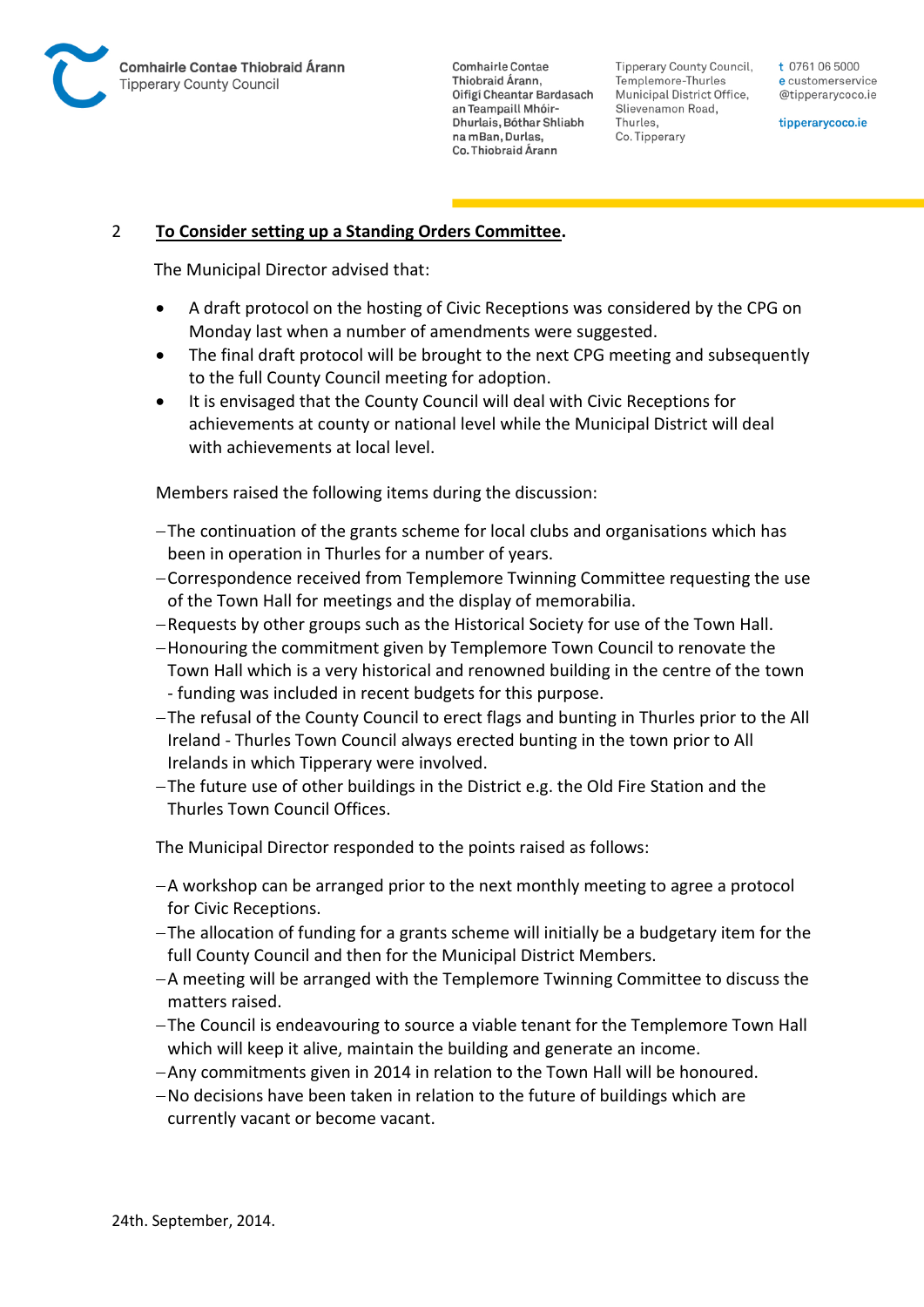Tipperary County Council. Templemore-Thurles Municipal District Office, Slievenamon Road, Thurles, Co. Tipperary

t 0761 06 5000 e customerservice @tipperarycoco.ie

tipperarycoco.ie

There has been high community involvement / commitment in erecting banners, flags and buntings in towns and villages throughout the County and it would not be appropriate for the local authority to get involved in one town.

It was agreed that a Workshop will take place on Wednesday 22nd. October, 2014 at 10.00 am followed by the October Monthly Meeting at 11.00 am.

## **3 Housing Function.**

Clare Curley, Director of Services, Aidan Fennessy, Senior Executive Officer and Michelle Maher, Senior Staff Officer, Housing Section were in attendance for this item.

The Area Director advised that a schedule for the attendance of Directors at Municipal District meeting on a rotational basis has been drawn up. He added that if an item for consideration at a Municipal District meeting requires the attendance of a Director of Services, this will be arranged.

The Cathaoirleach welcomed the Housing Staff to the meeting. He stated that all members are in favour of the provision of social housing and that the issue of a policy document on the topic by the Department is imminent.

Clare Curley thanked the Cathaoirleach for the welcome. She circulated a contact list for housing staff and a summary of the number of applicants for rehousing per location, the housing stock and the up-to-date position in relation to the upgrading of housing stock under the Energy Efficiency Scheme in the District.

The Cathaoirleach indicated that there is serious disquiet in Roscrea with the proposal by the County Council to construct 10 social houses at Glencarraig, Roscrea and he asked for the situation to be clarified.

The Director of Services outlined the position as follows:-

- A bid was put in at the request of the Council for the purchase of 12 unfinished houses at Ashbury and the bid was accepted.
- The County Council was subsequently advised that a substantially higher bid had been received from a third party.
- The County Council informed the Department in December that they were not proceeding with the purchase of the 12 houses and requested that the €1.1m allocation be 'ring-fenced' for Roscrea.
- The Department asked for an alternative proposal and a project appraisal was submitted. No plans have been prepared.

Members made the following points in response:

A bid was on the table prior to the Council's bid being made.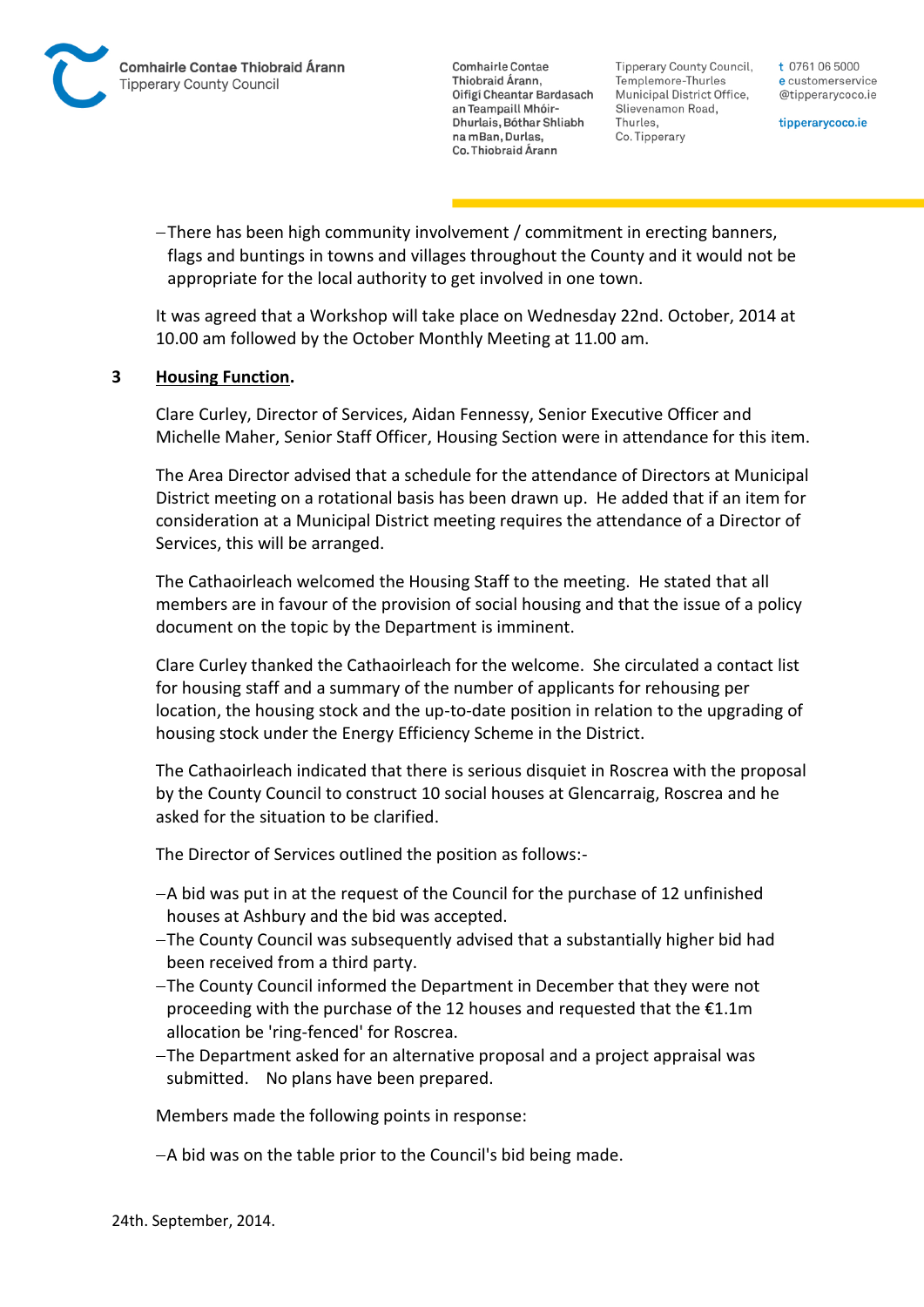Tipperary County Council. Templemore-Thurles Municipal District Office, Slievenamon Road, Thurles, Co. Tipperary

t 0761 06 5000 e customerservice @tipperarycoco.ie

tipperarycoco.ie

- $-$ The plan was cobbled together to save the  $E1.1m$  for Roscrea and rescue the Minister.
- There are issues in relation to the suitability of the Glencarraig site access through a private estate, the capacity of the roads, water supply and sewers to serve the additional houses, the absence of community facilities in the area (only a creche has been provided).
- $-I$ t is unacceptable what happened in this case, the Council were not advised of the purchase of this land.
- Discussing County Council business in the Dail is inappropriate.
- A contractor moved onto the site last week who gave them access, why were they there and what were they doing?
- The priority for Roscrea is a Town Park and the land should be developed for this purpose.
- There is an urgent need for social houses in Roscrea with 180 applicants on the housing list as currently there are very few houses available for renting.
- An alternative access road for the proposed 10 houses should be provided through the adjoining site.

Clare Curley indicated that:

- The County Council did not have prior notice of the third party bid.
- No plans have been submitted to the Department.
- $-$ She has no control over what is raised in the Dáil.
- The Housing Section would have no role in progressing plans for a Town Park.

It was agreed on a proposal by the Cathaoirleach, Councillor M. Smith to adjourn the meeting for 10 minutes to allow Councillors time to consider the terms of an appropriate resolution.

Following the resumption of the Meeting, it was proposed by Councillor M. Smith, seconded by Councillor D. Doran and resolved:-

"That the Templemore-Thurles Municipal District Councillors request a full Master Plan regarding the total lands acquired at Glencarrick, Roscrea, Co. Tipperary by Tipperary County Council, house type and design and their exact location and seek approval for a new separate entrance from the Department."

The following general items were raised:

| Item                                       | Response                                                                                 |
|--------------------------------------------|------------------------------------------------------------------------------------------|
| Funding for the purchase of single houses. | There is no capital funding currently<br>available for the purchase of single<br>houses. |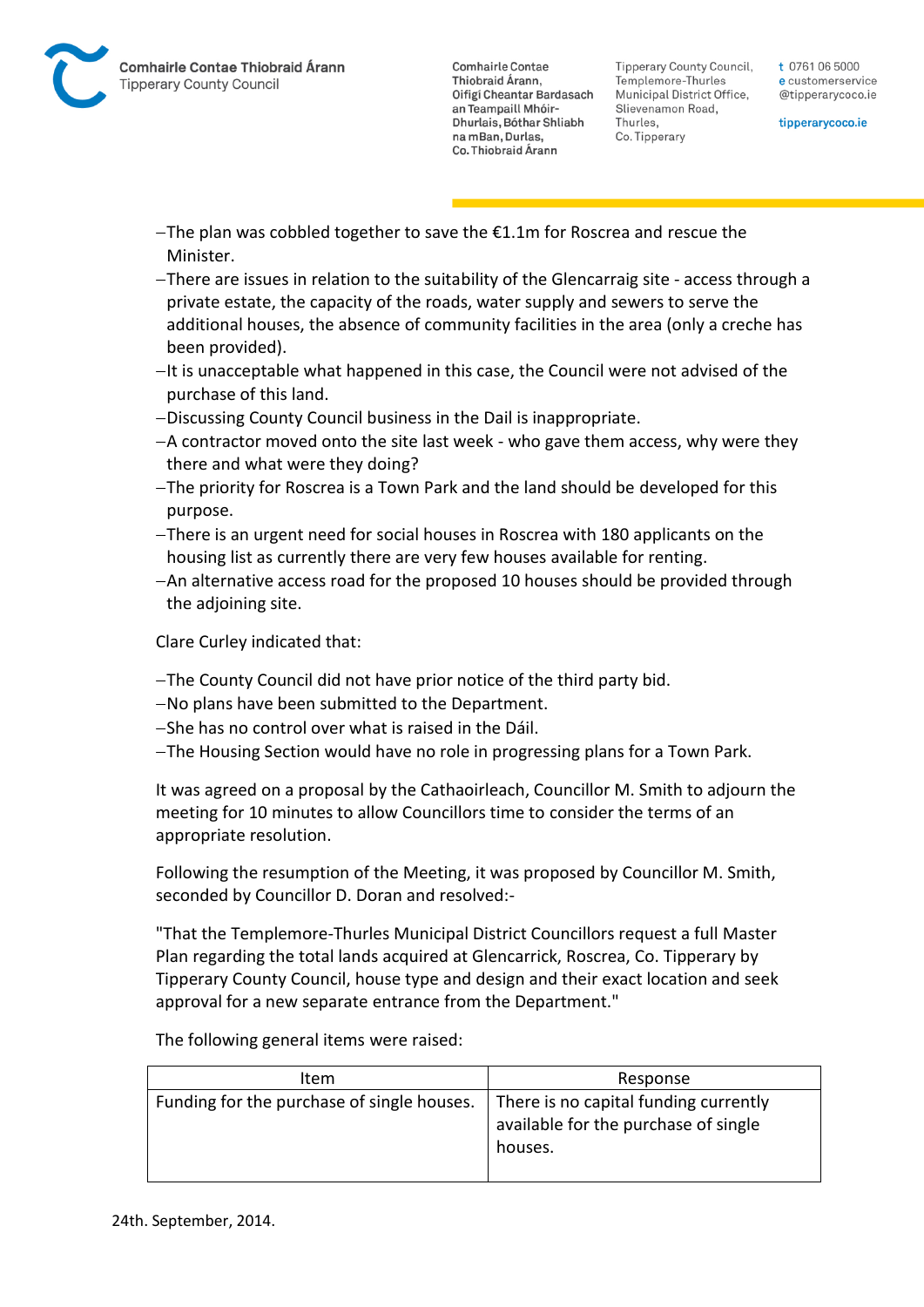

**Comhairle Contae** Commante Contae<br>Thiobraid Árann,<br>Oifigí Cheantar Bardasach an Teampaill Mhóir-Dhurlais, Bóthar Shliabh na mBan, Durlas,<br>Co. Thiobraid Árann

Tipperary County Council,<br>Templemore-Thurles<br>Municipal District Office, Slievenamon Road, Thurles, Co. Tipperary

t 0761 06 5000 e customerservice @tipperarycoco.ie

tipperarycoco.ie

| Flooding at Oakfield Drive, Thurles (34 to<br>38).                                                                                             | The complaint will be investigated.                                                                                                                                                                                                                                       |
|------------------------------------------------------------------------------------------------------------------------------------------------|---------------------------------------------------------------------------------------------------------------------------------------------------------------------------------------------------------------------------------------------------------------------------|
| The Glebe, Thurles - house owners<br>request that the ditch at the side of the<br>house be cut back.                                           | The request will receive attention.                                                                                                                                                                                                                                       |
| Update on the completion of the<br>development at Ashgrove, Monadreen,<br>Thurles.                                                             | The Council are completing the roads,<br>footpaths, open space and public lighting<br>in the occupied part of the estate.<br>An offer for the unfinished houses was<br>not accepted by the developer.                                                                     |
| Condition of individual houses in Cluain<br>Glas and Ard Mhuire, Thurles which have<br>been vacated by the owners and<br>repossessed by Banks. | The Council are not in a position to<br>undertake works on such properties.                                                                                                                                                                                               |
| Need to have a Tenant Liaison officer<br>based in Thurles.                                                                                     | There are 2 tenant liaison officers and a<br>senior social worker based in Nenagh and<br>three tenant liaison officers based in<br>Clonmel.<br>The matter will be reviewed.                                                                                               |
| Resurfacing of rear access roads at Collins<br>Park, Thurles - half of the roads have been<br>resurfaced.                                      | The situation will be reviewed in the<br>context of the funding available.                                                                                                                                                                                                |
| Delay in relocating a demountable house<br>for a sick man in urgent need of<br>rehousing.                                                      | The Council are endeavouring to have<br>the demountable house relocated at the<br>earliest possible date.                                                                                                                                                                 |
| Insulation of the local authority housing<br>stock in Templemore.                                                                              | A survey of the housing stock is in<br>progress and a number will be upgraded<br>under the 2015 Energy Efficiency<br>Programme.<br>Energy efficiency works have been<br>completed to all former North Tipperary<br>County Council and Thurles Town Council<br>properties. |
| Sewerage problem in a private estate on<br>the Clonmore Road, Templemore - the<br>developer is gone.                                           | The matter will be investigated.                                                                                                                                                                                                                                          |
| Criteria for allowing tenants to transfer to<br>alternative accommodation.                                                                     | A new allocations scheme is being drawn<br>up which will incorporate the best<br>elements of the schemes which were<br>operated by the two County Councils<br>prior to the merger.                                                                                        |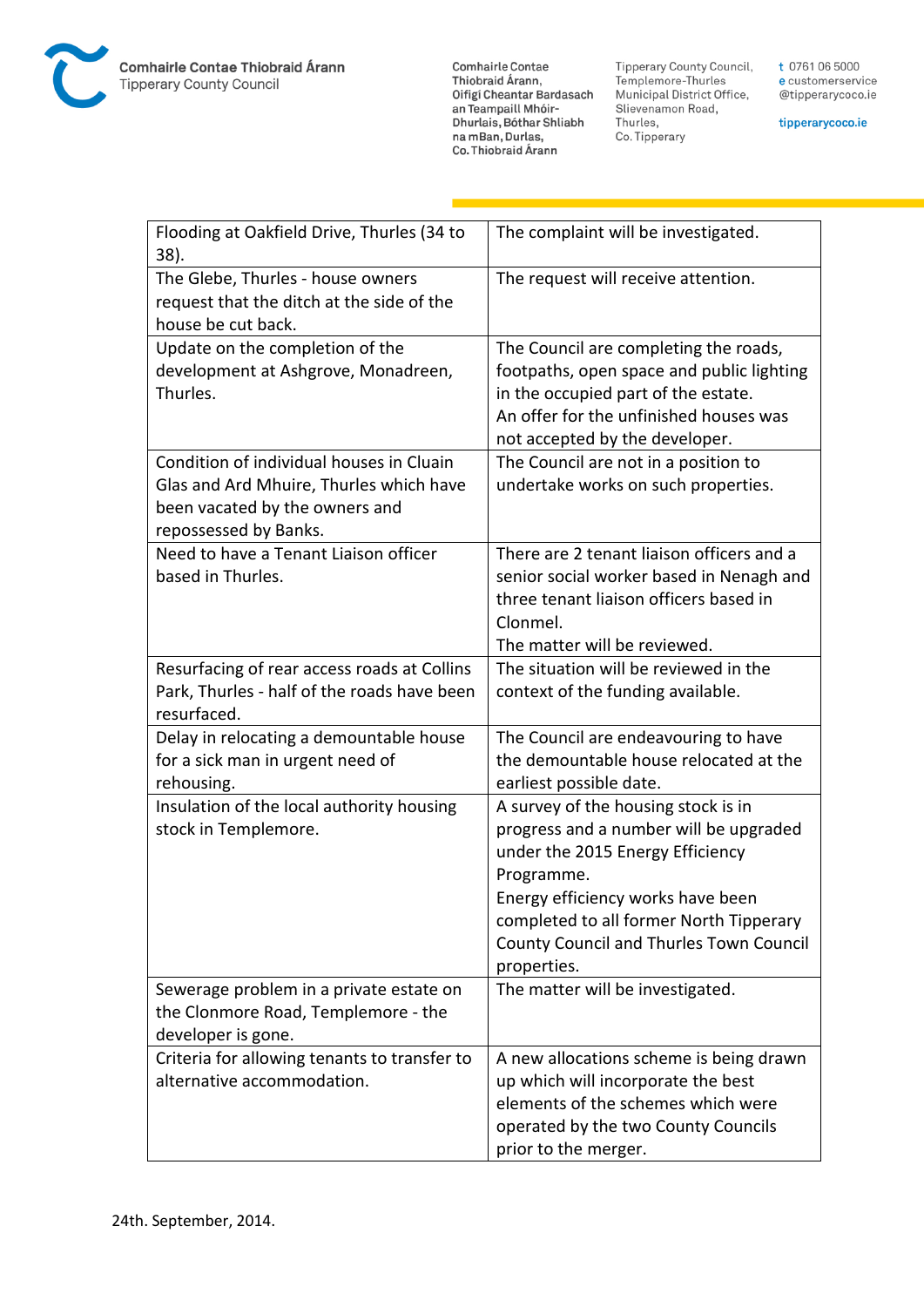

Tipperary County Council. Templemore-Thurles Municipal District Office, Slievenamon Road, Thurles, Co. Tipperary

t 0761 06 5000 e customerservice @tipperarycoco.ie

tipperarycoco.ie

### Notice of Motion in the name of Councillor S. Hanafin.

It was agreed to take the following Notice of Motion in the name of Councillor S. Hanafin at this stage as it relates to housing.

Councillor Seamus Hanafin formally moved the following Notice of Motion in his name.

"Given the problem many Resident Associations have collecting subscriptions from some house owners and the resultant financial difficulty in maintaining their estates, I am requesting that Tipperary County Council include a "Good Neighbour" clause into all RAS and Lease Agreements requiring proof that, where applicable, all relevant Residents Association subscriptions are paid up to date".

Councillor Hanafin pointed out that the planning authority require the provision of open space in all developments but expect the residents to take responsibility for the subsequent maintenance.

The Motion was seconded by Councillor D. Doran.

The District Administrator read the following response:

'The County Council will encourage RAS and Leasing tenants to participate in resident associations and pay any associated fees. A clause can be included in the Tenancy Agreement but the Council would not be in a position to enforce it or seek proof of payment'.

The Members noted the position .

It was agreed that the Motion be referred to the Housing SPC for consideration.

### **4 Littleton Cemetery.**

The Municipal Director referred to the update on Littleton Cemetery which was circulated by the Chief Executive in August. He indicated that:

- It has been decided, following detailed consideration of the Engineer's Report, to go with a drainage solution over public and private lands, a thrust bore pipe will be provided under the R449 (Old N8) Road, with the surface water discharging to drains on private land.
- Work will commence as soon as the formal agreements with the landowners involved are completed.

The Members welcomed the progress and urged that the work be completed as a matter of urgency.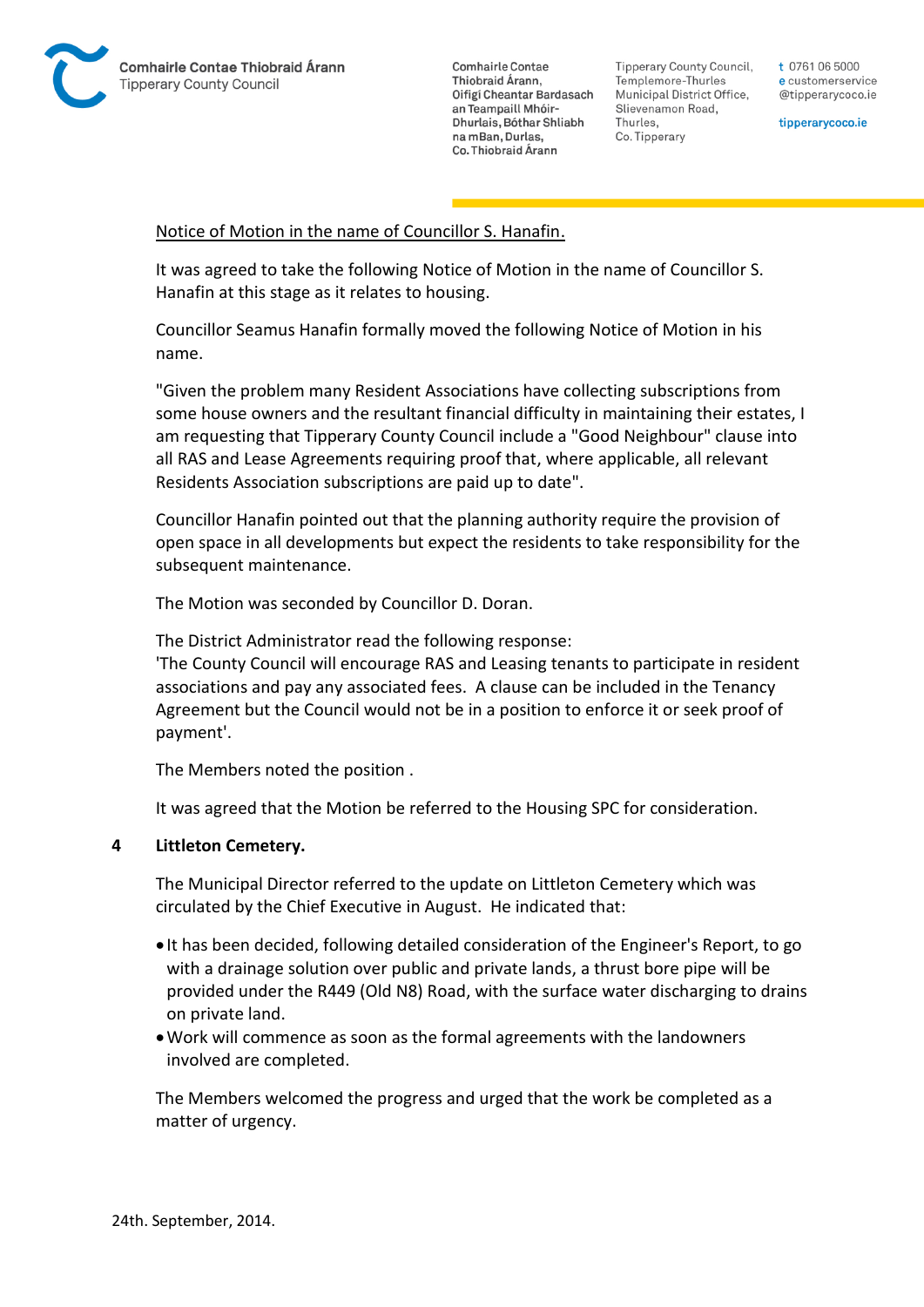

Tipperary County Council. Templemore-Thurles Municipal District Office, Slievenamon Road, Thurles, Co. Tipperary

t 0761 06 5000 e customerservice @tipperarycoco.ie

tipperarycoco.ie

### **5 Election of Representatives (2) to the Roscrea Enhancement Steering Group.**

The District Director advised that:

- $-I$ t is proposed to re-establish the Steering Group with a view to advancing further elements of the Enhancement Plan in 2015.
- The Area Engineer has completed a significant amount of work eg the upgrading of Madden's Lane.
- The County Manager has assigned Marian Carey, Executive Planner to take the project forward in 2015.
- There has been good co-operation and support from Roscrea Chamber of Commerce through Brian King and others.

The Cathaoirleach pointed out that all members of the Area Committee were on the Steering Group and that all members should be entitled to attend meetings of the new Steering Group. The District Director indicated that he had no issue with the Cathaoirleach's proposal but recommended that two/three members be elected to the Steering Group.

It was proposed by Councillor J. Ryan, seconded by Councillor D. Doran and resolved:

"That the Cathaoirleach, Councillor M. Smith and Councillors J. Hogan and M. Lowry be elected to the Roscrea Enhancement Steering Group."

### **6 Update on the 2014 Work Programme.**

The District Engineer circulated an update on the Templemore-Thurles District Roads Programme 2014.

The following items were noted:

### Parnell Street, Thurles.

The District Engineer outlined details of improvement works (undergrounding of ESB cables, removal of poles and resurfacing) on Parnell Street / Cuchulainn Road which will be carried out by contract in October. He indicated that the work is being co-ordinated with ESB improvements in the area and as a result, some of the costs are being shared.

Members expressed concern that the work will cause serious traffic disruption as Parnell Street carries a huge volume of traffic daily and recommended that the work be carried out at night. It was suggested that the schools be advised of the road closures in advance so that they can circulate details to the parents. It was also suggested that a leaflet drop be organised.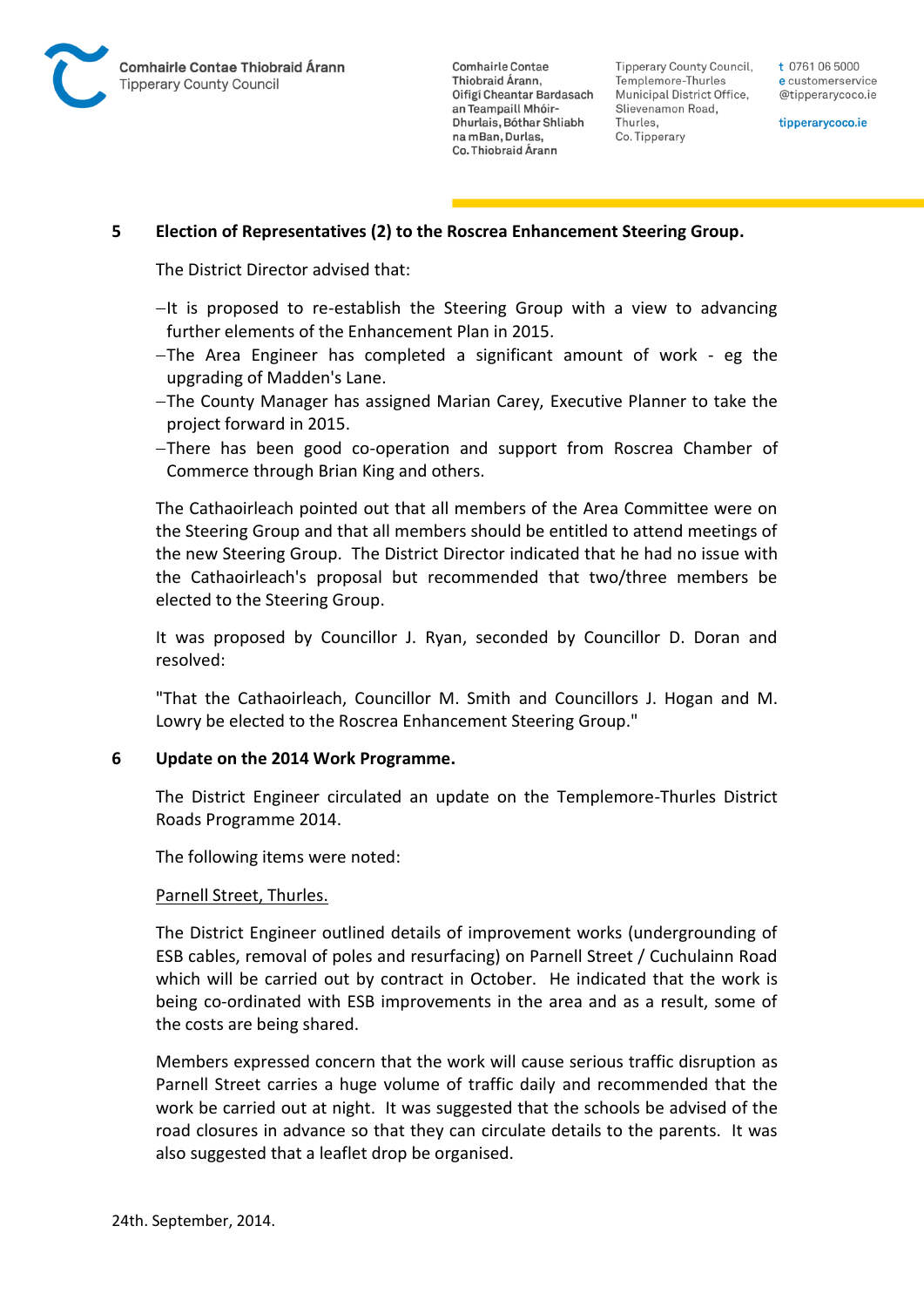

Tipperary County Council. Templemore-Thurles Municipal District Office, Slievenamon Road, Thurles, Co. Tipperary

t 0761 06 5000 e customerservice @tipperarycoco.ie

tipperarycoco.ie

The District Engineer indicated that the road closure will only operate periodically over the four weeks and that he will contact the Gardai, the schools and the businesses affected in advance.

Members welcomed the works and complimented the District Engineer on accessing the funding.

### Thurles Town Block Grant.

The District Engineer advised that work on the overlay of Mathew Avenue and Castle Avenue which is being financed under the Block Grant will commence on Monday.

### Community Involvement Schemes.

The District Engineer advised that there are two Community Involvement Schemes in the Thurles Area with the possibility of another one if the local contribution is forthcoming.

### Extension of footpath at Ashbury, Roscrea.

The Municipal Director advised that:

- The extension of the footpath at Ashbury, Roscrea will commence in the coming weeks.
- The work is being funded from savings generated in other areas.
- Discussions relating to the construction of the footpath at the front of the GAA field are ongoing.

## Thurles Regional Water Supply Scheme - Permanent Reinstatement of Roads.

Members expressed concern at the delay in completing the permanent reinstatement of the roads, following the laying of watermains, under the Thurles Regional Water Supply Scheme. It was pointed out that grass areas outside houses where materials etc were stockpiled require attention. Members queried the extent of the reinstatement, the cost of same, if there is sufficient money allocated to complete the work and who will be completing it.

It was agreed that a comprehensive report on the matter be prepared for the next meeting.

### Miscellaneous Items Raised.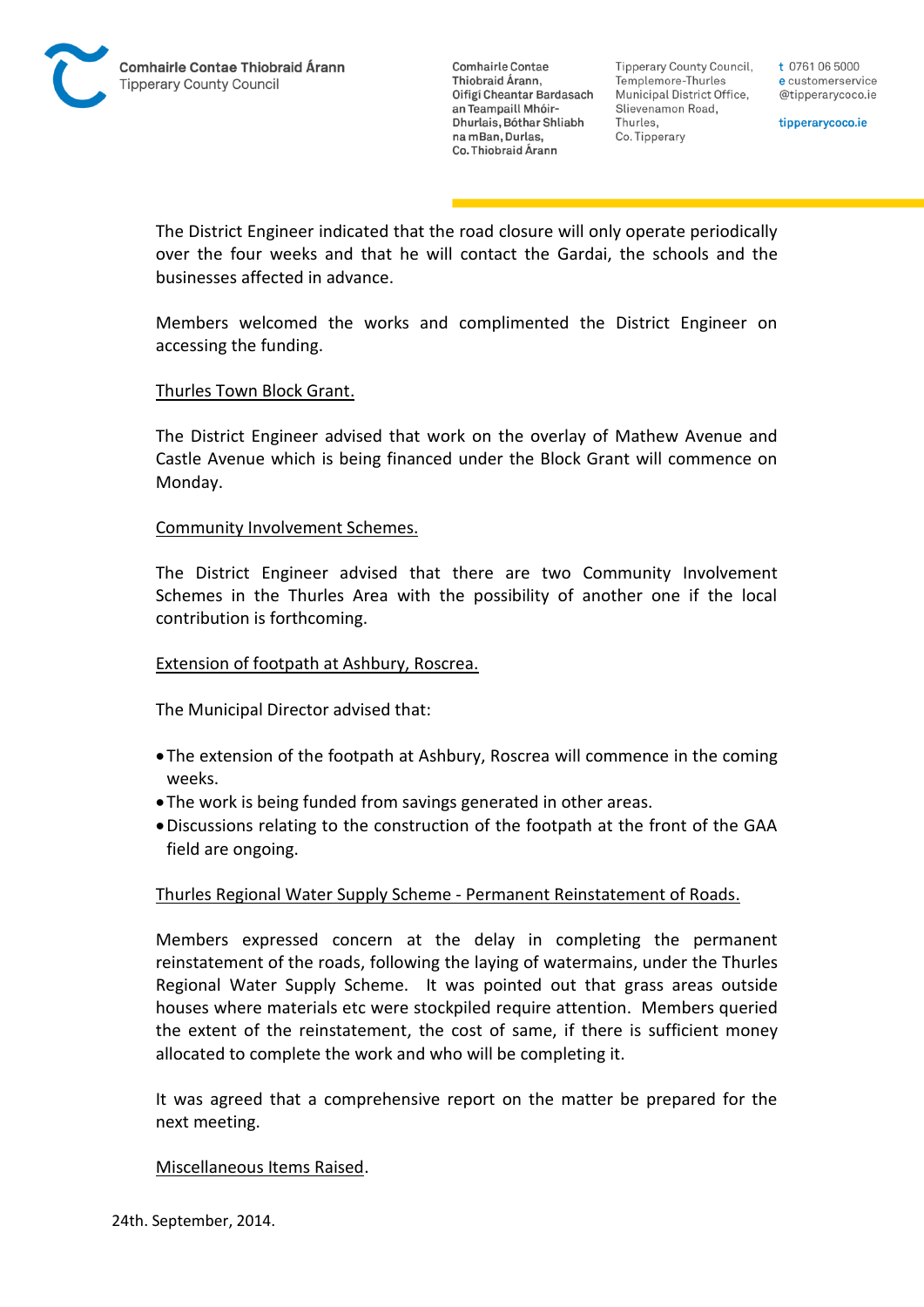

**Comhairle Contae** Commante Contae<br>Thiobraid Árann,<br>Oifigí Cheantar Bardasach an Teampaill Mhóir-Dhurlais, Bóthar Shliabh na mBan, Durlas,<br>Co. Thiobraid Árann

Tipperary County Council,<br>Templemore-Thurles<br>Municipal District Office, Slievenamon Road, Thurles, Co. Tipperary

t 0761 06 5000 e customerservice @tipperarycoco.ie

tipperarycoco.ie

| <b>Item Raised</b>                           | Response                                  |
|----------------------------------------------|-------------------------------------------|
| Repair of faulty public lights - 3 lights in | The Roads Section will be requested to    |
| Moyne are out of order for months.           | take up the matter with Airtricity.       |
| Repair of footpaths at Pallas Street,        | No funding has been allocated in the      |
| Borrisoleigh, Templetuohy, Church Street,    | 2014 Budget to undertake footpath         |
| Templemore and Bouladuff from the            | repairs at these locations.               |
| Church to the main road.                     |                                           |
| The poor condition of the roads in the       | The matter will be referred to the Roads  |
| Gortnahoe / Ballysloe / Grange area - a      | Section for attention.                    |
| special allocation is required.              |                                           |
| Implementation of safety measures at         | The situation will be reviewed with the   |
| Turtulla Cross (there was another traffic    | NRA Inspector.                            |
| accident at the junction recently) - the     | Funding has been allocated for an asphalt |
| erection of public lighting would improve    | overlay at the junction.                  |
| the situation.                               |                                           |
| St. Anne's Terrace and Tara Drive,           | The situation will be examined.           |
| Gortnahoe - ramps and resurfacing            |                                           |
| required, parking in estates causes          |                                           |
| problems for emergency vehicles.             |                                           |
| Repair of footpaths at Cabra Road (Liam      | The requests will receive attention.      |
| Skehans) and Mill Road (Clearys and Jim      |                                           |
| Skehan).                                     |                                           |
| Extension of the footpath from the town      | The Roads Section will be asked for an    |
| to Drish Bridge - the NRA advised the        | update.                                   |
| Council in 2010 to submit an application     |                                           |
| for funding.                                 |                                           |
| Roads in the Rossmore and Fantane areas      | The matter will be referred to the Roads  |
| are in poor condition - additional funding   | Section for attention.                    |
| required.                                    |                                           |
| Review of the current 3 Year Roads           | There may be scope in 2015 for a review   |
| Programme (2014 - 2016) - 4 of the           | of the programme as a number of roads     |
| Councillors were not involved in the         | have been dealt with ahead of schedule.   |
| preparation of the programme.                |                                           |
| Issue with road closures - the Council       | The matter will be referred to the Roads  |
| should be more sympathetic to the effect     | Section for consideration.                |
| on businesses. The Thurles / Limerick        |                                           |
| road was closed on Munster Final Sunday.     |                                           |
| Hollyford was badly hit by a recent road     |                                           |
| closure but access could have been           |                                           |
| allowed as the damaged bridge was at the     |                                           |
| other side of the village.                   |                                           |
|                                              |                                           |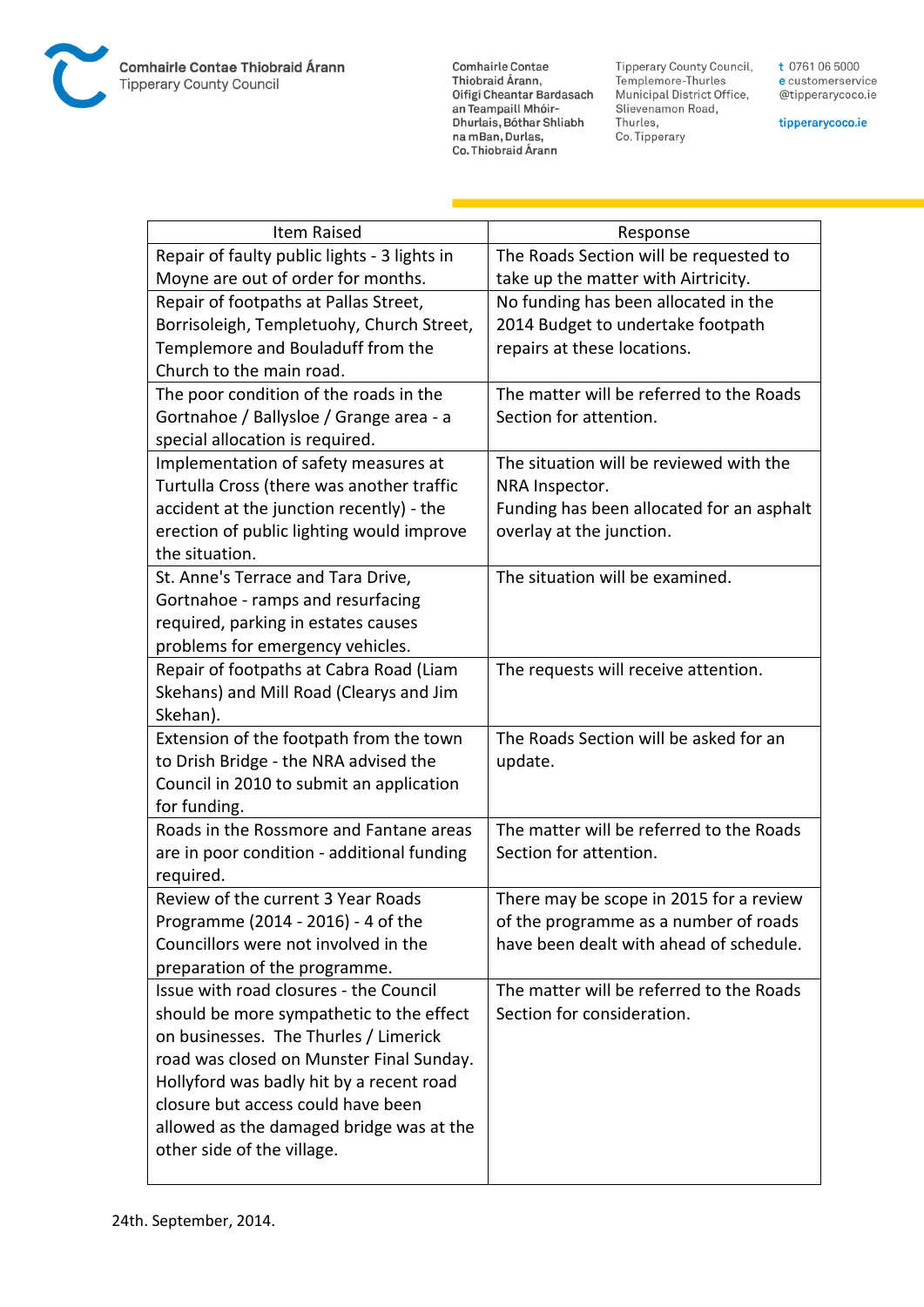

**Comhairle Contae** Commante Contae<br>Thiobraid Árann,<br>Oifigí Cheantar Bardasach an Teampaill Mhóir-Dhurlais, Bóthar Shliabh na mBan, Durlas,<br>Co. Thiobraid Árann

Tipperary County Council,<br>Templemore-Thurles Municipal District Office, Slievenamon Road, Thurles, Co. Tipperary

t 0761 06 5000 e customerservice @tipperarycoco.ie

tipperarycoco.ie

| Templemore issues:-                       | The requests will receive attention. |
|-------------------------------------------|--------------------------------------|
| Flooding problem outside Clarke's         |                                      |
| Hardware.                                 |                                      |
| Restoration of the single yellow line     |                                      |
| outside St. Sheelan's College.            |                                      |
| Clearer signage required on the           |                                      |
| Borrisoleigh Road before the entrance     |                                      |
| to Abbey Furniture.                       |                                      |
| Issue with the 'build-outs' on the        | The situation will be examined.      |
| Templemore Road, Thurles between the      |                                      |
| Creamery and the Ursuline Convent - they  |                                      |
| could pose a hazard for cyclists.         |                                      |
| Active Travel Programme - plans should be | The matter will receive attention.   |
| formulated to upgrade the Ladyswell Walk  |                                      |
| and the Jimmy Doyle Road loop which       |                                      |
| have become major walking routes in the   |                                      |
| Town.                                     |                                      |
| The grant allocated for the Low Cost      | The matter will be reviewed.         |
| Safety Scheme at the Monastery Road,      |                                      |
| Roscrea appears insufficient for the      |                                      |
| work required.                            |                                      |

## **7 Update on Special Projects.**

The District Director gave the following update on Special Projects:

| Project                               | <b>Current Position</b>               |
|---------------------------------------|---------------------------------------|
| The Roscrea Enhancement Scheme.       | Upgrading of Madden's Lane is in      |
|                                       | progress. Work programme for 2015     |
|                                       | is being identified.                  |
| Extension to Templemore Town Park.    | An architect will be appointed in due |
|                                       | course to prepare a Master Plan for   |
|                                       | the land acquired.                    |
| Thurles Town Park.                    | Tenders have been invited for the     |
|                                       | construction of the Town Park.        |
| Liberty Square<br><b>Thurles</b>      | Plans for the public consultation     |
| Refurbishment<br>Scheme<br>and        | process under the Planning &          |
| Development of a Carpark.             | Development Acts are<br>being         |
|                                       | finalised.                            |
| Refurbishment of the Library Offices, | The Architect is finalising plans for |
| Castle Avenue, Thurles for the        | It is anticipated that the<br>same.   |
| <b>Municipal District Offices.</b>    | project will go to tender before the  |
|                                       | end of year.                          |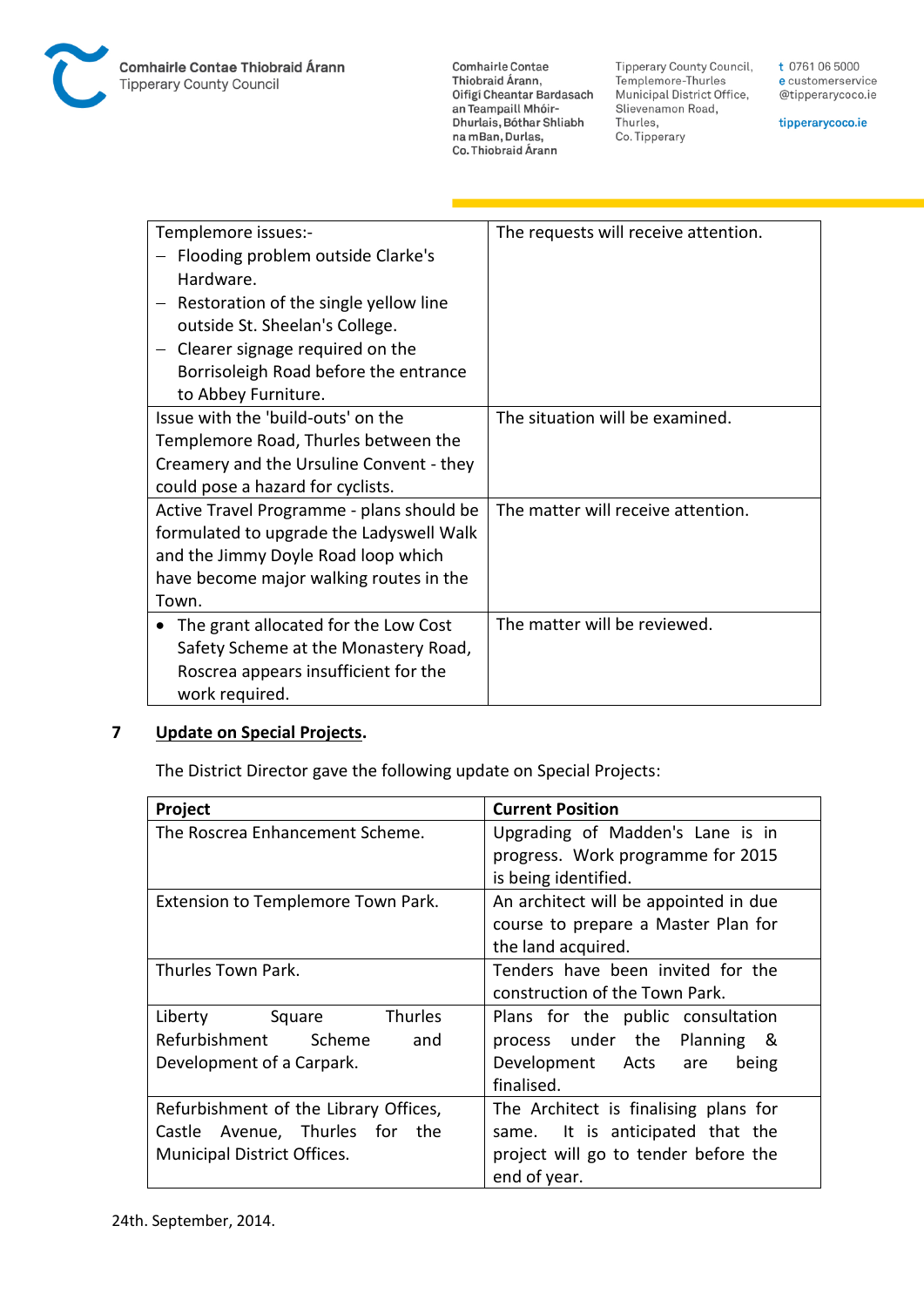

**Tipperary County Council,** Templemore-Thurles Municipal District Office, Slievenamon Road, Thurles, Co. Tipperary

t 0761 06 5000 e customerservice @tipperarycoco.ie

tipperarycoco.ie

| Thurles Link Road (Mill Road to<br>Clongour). | Plans for the proposed link road have<br>been approved by An Board Pleanála<br>and an application will be made to<br>the Department for funding to<br>progress the project.                    |
|-----------------------------------------------|------------------------------------------------------------------------------------------------------------------------------------------------------------------------------------------------|
| Repair of Thurles Swimming Pool.              | Tenders have been received and are<br>being assessed by the Architect. The<br>report on the tenders will be<br>considered by the Board of Thurles<br>Swimming Pool Ltd as soon as<br>possible. |

It was noted that updates on the projects will be provided on an ongoing basis.

## **8 Notices of Motion.**

### **(a) Notice of Motion in the name of Councillor W. Kennedy.**

It was agreed to adjourn consideration of the following Notice of Motion in the name of Councillor W. Kennedy to the October Monthly Meeting:

"I call on the Council to provide a water connection in the Burial Ground at Killinan as the lack of this facility is causing great inconvenience at present."

## **(b) Notice of Motion in the name of Councillor J. Ryan.**

Councillor J. Ryan formally moved the following Notice of Motion in his name:

"I am seeking assurances from the District Management that going forward, there will be no cuts in the funding for both the Christmas Lights in Thurles and the level of funding available to clubs, committees and voluntary groups in town."

Councillor D. Doran seconded the Motion.

The District Director responded as follows:

As indicated earlier in the meeting, the Municipal District Members will decide on the allocation of funding for specific items such as Christmas Lights in Thurles and grants for clubs etc subject to the overall budget adopted by the full County Council.

The Members noted the position.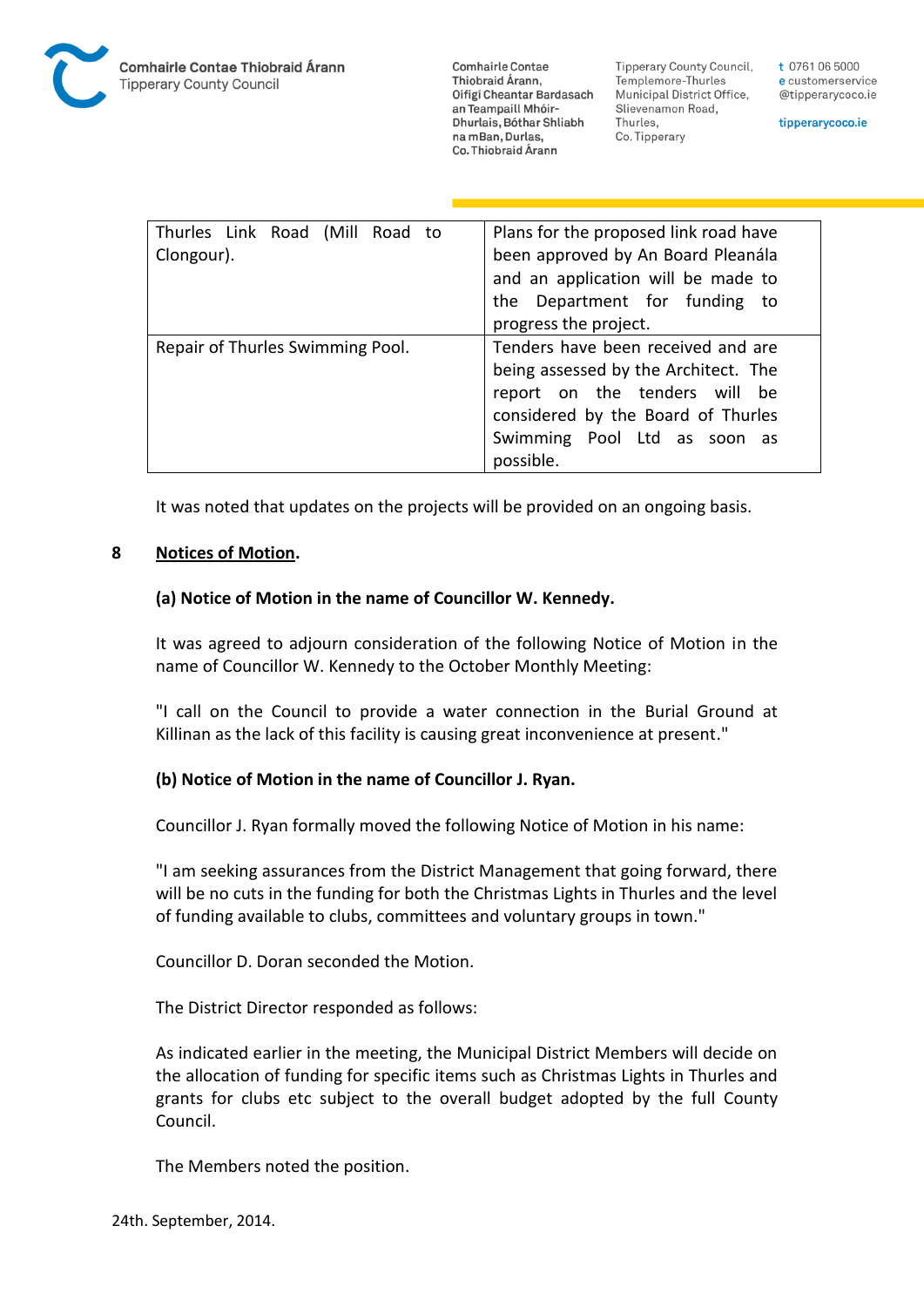

Tipperary County Council. Templemore-Thurles Municipal District Office, Slievenamon Road, Thurles, Co. Tipperary

t 0761 06 5000 e customerservice @tipperarycoco.ie

tipperarycoco.ie

## **(c) Notice of Motion in the name of Councillor D. Doran.**

Councillor D. Doran formally moved the following Notice of Motion in his name:

"I am calling on this Municipal District to introduce a weight restriction on Cuchulainn Road as this is causing unnecessary traffic congestion and to encourage the use of the Jimmy Doyle Road as an alternative route with signage indicating same. I am also calling for a continuous yellow line on Parnell Street."

Councillor J. Ryan seconded the Motion.

The District Administrator gave the following response:

Most HGVs currently use the Jimmy Doyle Road. A traffic movement survey and traffic counts are being carried out at the junctions and the information generated will form the basis of a traffic management plan for the area. It is essential that the traffic counts include school traffic, hence the delay in commencing the counts until September.

Councillor Doran expressed disappointment with the response and argued that his proposals would aid traffic flow significantly.

It was agreed that further consideration of the Motion be adjourned to the October Meeting pending the completion of the survey and counts and the improvement works on Parnell Street.

### **(d) Notice of Motion in the name of Councillor D. Doran.**

It was agreed to adjourn consideration of the following Notice of Motion in the name of Councillor D. Doran to the October Monthly Meeting:

"I am calling on this Municipal District to carry out the appropriate drainage works at Galbertstown, Holycross, in order to rectify the serious flooding that occurs there regularly, none more serious and prolonged than that which occurred earlier this year."

## **(e) Notice of Motion in the name of Councillor S. Hanafin.**

It was agreed to adjourn consideration of the following Notice of Motion in the name of Councillor S. Hanafin to the October Monthly Meeting:

"I am requesting that this Council implements a programme of taking estates in charge. There are a large number of completed estates in the Thurles Area not yet fully taken in charge including Cluain Glas, Marlstone Manor, The Willows,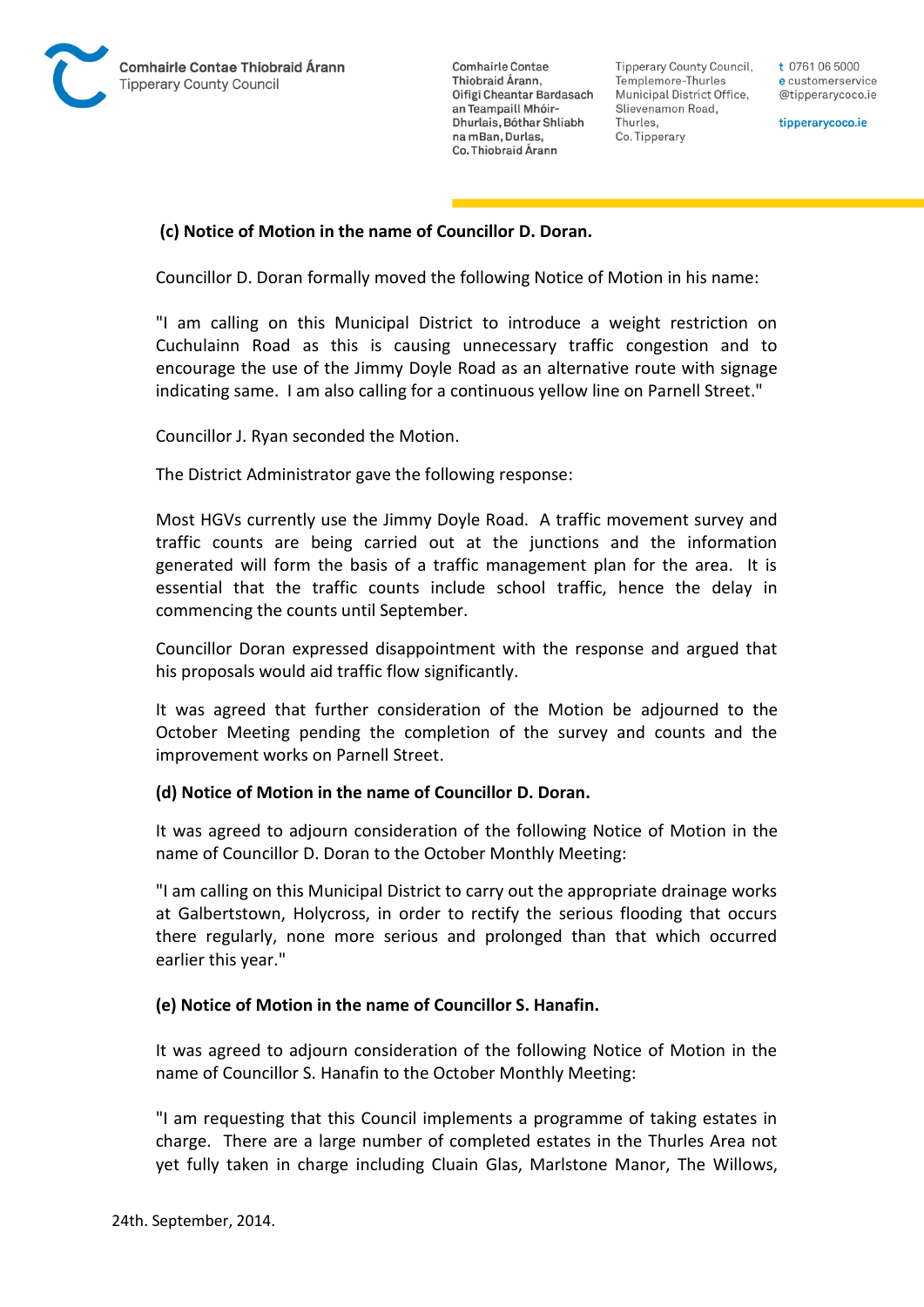Tipperary County Council. Templemore-Thurles Municipal District Office, Slievenamon Road, Thurles, Co. Tipperary

t 0761 06 5000 e customerservice @tipperarycoco.ie

tipperarycoco.ie

Hazelwood, Elmwood and Ard Carraig in Thurles and Dun na Ri, Ardleigh, Glencarraig and Castlepark in Two Mile Borris. I am requesting that this work commence immediately and that these estates be fully taken in charge by Tipperary County Council without any further delay."

## **(f) Notice of Motion in the name of Councillor S. Hanafin.**

The following Notice of Motion in the name of Councillor S. Hanafin was considered earlier in the meeting:

"Given the problem many Resident Associations have collecting subscriptions from some house owners and the resultant financial difficulty in maintaining their estates, I am requesting that Tipperary County Council include a "Good Neighbour" clause into all RAS and Lease Agreements requiring proof that, where applicable, all relevant Residents Association subscriptions are paid up to date".

## **9 Correspondence.**

## (a)Travel Expenses.

The District Administrator advised the Members that the Department has issued a circular advising local authorities that the difference between the Department of the Environment travel rate (60.88c per km) and the Department of Finance Rate (59.07c per km) in determining the travel element of the annual expenses allowance is taxable. He indicated that Tipperary County Council propose to apply the lower rate of 59.07c per km as the administration involved in taxing the additional 1.81c would be significant.

The Members noted the position.

## (b) Other Correspondence.

It was agreed to adjourn consideration of items of correspondence to the October Monthly Meeting.

## **10 Votes of Congratulations / Sympathy.**

A vote of sympathy was passed to Tom Conway, who is employed in the Templemore-Thurles Municipal District, on the death of his brother, Tony.